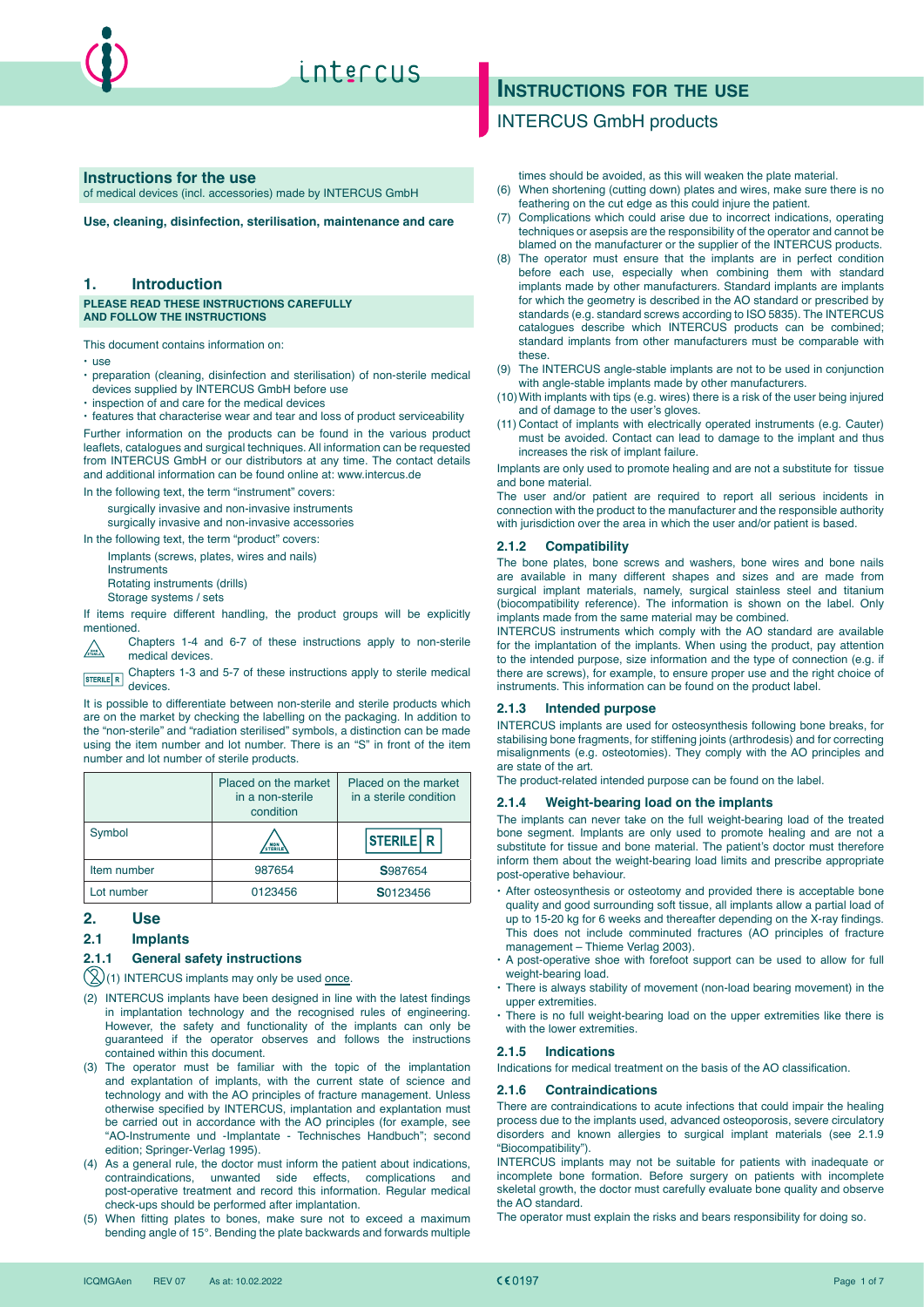

#### **2.1.7 Safety and service life**

INTERCUS products have a service life of 50 years.

Storage conditions (see 2.4.1"Storage and transport conditions") The patient receiving the implant must be informed by the operator that the safety and service life of the implant depend on the following factors and risks:

- x previous infections;
- $\cdot$  the patient being overweight;
- $\cdot$  extreme loads expected due to work and sport;
- epilepsy or other reasons for repeated accidents with increased risk of fracture;
- $\cdot$  significant osteoporosis or osteomalacia;
- $\cdot$  weakening of the load-bearing structures caused by tumours;

 $\cdot$  allergies to materials used in the implants

INTERCUS implants are generally made from non-magnetic surgical materials, see 3 "Materials".

- *INTERCUS implants have not been checked for safety and compatibility in the MR environment. They have not been tested for heating, migration*
- *or image artefacts in the MR environment. The safety of INTERCUS implants in the MR environment is unknown. MR examination of a patient with INTERCUS implants could result in injury to the patient.*

*Patients with INTERCUS implants should avoid undergoing MR examination. All INTERCUS implants are made from surgical implant material (ISO 5832-x series of standards). These materials are not magnetic*

#### **2.1.8 Treatment**

Implants are highly sensitive to damage.

Extremely careful treatment is therefore advisable:

- x Implants must not be mechanically reworked or otherwise changed in any way unless the design and surgical technique expressly allow this; if in doubt, a written recommendation from INTERCUS must be obtained;
- x Under no circumstances may implants that have been obviously damaged, scratched, improperly handled or processed without authorisation be implanted into a patient. These must be returned to the supplier for inspection.

#### **2.1.9 Biocompatibility**

The materials used are indicated on the respective product label. INTERCUS implants are made from surgical implant materials in accordance with:

- x ISO 5832-1/-9 stainless steel
- x ISO 5832-2 unalloyed titanium
- x ISO 5832-3 wrought titanium 6 aluminium 4 vanadium

alloy. If the patient is known to be allergic to implant steel, steel implants should be avoided and titanium used instead.

#### **2.1.10 Notes regarding pre-operative surgery planning**

- (1) The operation should be planned precisely using the X-ray findings. (2) The specific INTERCUS instruments/tools should also be used for the preparation of the bone bed and the adaptation and insertion of the implant.
- (3) Surgical technique: the rules of art and science and findings from scientific publications by medical authors are of key importance. A surgical description can never be complete nor can it ever contain all of the risks and complications that need to be considered. Pamphlets about the operation, technical product descriptions, additional information leaflets and films can be requested from INTERCUS.
- (4) Aseptic conditions in the operating theatre.
- (5) When unpacking the implant, check that it matches the description on the packaging and ensure the implant is handled properly.

#### **2.1.11 Notes regarding post-operative follow-up checks**

- x Mobilisation and follow-up checks are the responsibility of the operator and should be determined on a patient-specific basis.
- $\cdot$  The patient must be instructed to have the implant checked if they experience severe falls or impacts.

#### **2.2 Instruments**

#### **2.2.1 General safety instructions**

- (1) INTERCUS instruments have been designed in line with state-of-the-art technology and the recognised rules of engineering. However, safety and functionality can only be guaranteed if operator observes and follows the instructions contained within this document.
- (2) The operator must be familiar with everything to do with handling INTERCUS instruments and the current state of the science and technology.
- (3) Complications that could arise due to incorrect use are the responsibility

# **Instructions for the use**

## INTERCUS GmbH products

of the operator and cannot be blamed on the manufacturer or the supplier of the INTERCUS instruments.

- (4) The operator must ensure the instruments are in perfect condition before each use.
- (5) Instruments or accessories with tips (e.g. trocars) or with hinges (e.g. pliers) present a risk of the user being injured as a result of pricking or crushing or of the user's gloves being damaged.

#### **2.2.2 Intended purpose**

INTERCUS instruments comply with the AO standard and are used to implant or extract implants based on the AO principles of fracture management. When using the product, pay attention to the intended purpose, size information and the type of connection (e.g. when using screwdrivers), for example, to ensure proper use. This information can be found on the product label.

#### **2.3 Rotating instruments**

#### **2.3.1 General instructions**

These products are rotating instruments which, in conjunction with a compatible drive system, are used for the abrasive removal of bony structures. The products must only be used in accordance with the information listed here and using a corresponding drive system.

Rotating instruments should only be used by doctors with training in the respective surgical discipline who have been trained in the relevant procedures as part of generally recognised training courses that take into account the relevant literature. In particular, the doctor must determine the extent of the injuries or changes to the tissue that require surgical treatment and then decide on the suitable surgical procedure. This is especially important when there are patients with comorbidities that could inhibit the use of rotating instruments.

#### **2.3.2 Intended purpose**

Bone drills are used to drill core and clearance holes for bone screws and to drill the medullary cavity for intermedullary bone nails.

The product-related purpose can be found on the label.

#### **2.3.3 General handling**

Rotating instruments must only be used in accordance with the information listed here and using a corresponding drive system. Ensure that only compatible connection types (e.g. quick coupling, triangular shank, cylindrical shank, dental coupling) are used together.

Before each use, always ensure that the rotating instruments you wish to use are in a technically perfect and sterile condition.

Rotating instruments with any kind of damage should be removed and not used in general.

Rotating instruments should be pushed into the drive until they click into place. Check that the instrument is securely in place before using it for the first time.

Rotating instruments are not suitable for use on metallic materials (e.g. steel alloys).

#### **2.3.4 Pressure strength**

Excessive pressure strength must be avoided as this can cause thermal necrosis in the tissue.

Excessive pressure reduces the service life of the instruments and in extreme cases may lead to the instrument breaking.

#### **2.3.5 Heat development**

Heat development cannot generally be avoided when using rotating instruments, but should be kept as low as possible. Causes of increased heat development include worn or blunt rotating instruments, inadequate removal of bone splinters caused by the process, which can in turn affect the cutting edges so they no longer work properly. This increases the amount of time spent working on the bone. The resultant increased heat development can lead to irreversible damage to the bone tissue (thermal necrosis) and also reduces the service life of the instrument.

#### **2.3.6 Indications**

Rotating instruments must be used in accordance with their intended purpose and in line with the AO standard. They fulfil the principle of cutting away unwanted bony substances or preparing implant sites.

#### **2.3.7 Contraindications**

In most cases, possible complications are caused not directly by the use of the instruments but rather by the incorrect choice of instrument, as well as imprecise handling and implant placement. In rare cases, patients may show over-sensitivity and allergic reaction to certain alloy elements in the material. In addition, patients with specific diseases of the bone structure (e.g. osteoporosis, bone resorption) will need customised treatment. Early or late deep and/or surface infections can occur after a procedure.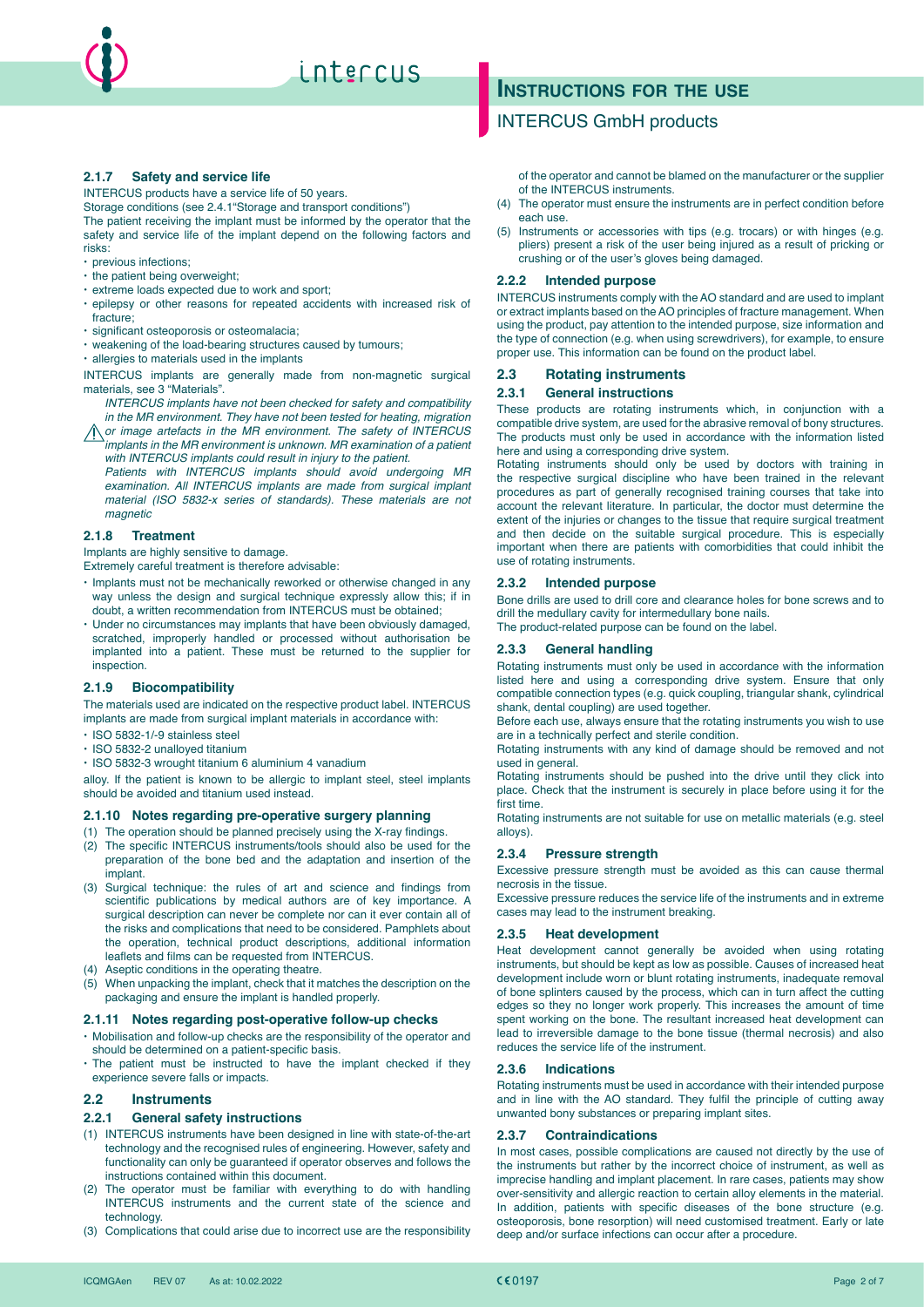

#### **2.3.8 Check before use**

Before use, every user of the instrument must check for changes, cracks or damage that could have been caused by improper transportation, storage or preparation.

#### **2.4 General**

#### **2.4.1 Storage and transport conditions**

There are no special requirements regarding the storage of non-sterile and sterile products. The products must be protected from direct sunshine and mechanical damage.

Temperature fluctuations must be avoided in order to prevent condensation from forming and causing corrosion damage.

Transport conditions should be from -20°C to +50°C and not exceed 90% RH.

#### **2.4.2 Information**

Please contact your supplier for further information.

Check the LOT no., which is marked on the label and/or on the products as follows:

**LOT** XXXXXX

or **LOT S**XXXXXX

#### **2.4.3 Safety and liability**

It is the user's obligation to check the products for suitability and the uses for the intended purposes before using them. Use of the products is the responsibility of the user. INTERCUS GmbH assumes no liability for any resulting damages. Successful surgery is only ensured if the products are used correctly.

Transport conditions should be from -20°C to +50°C and not exceed 90% RH

#### **2.5 Reusability of INTERCUS products**

Medical devices intended for **single use** (e.g. implants, sterile products) have the following symbol on their label:

 $\left(\bigtimes\right)$  These products are intended for single use only.

Reusing implants that have come into contact with the blood or other bodily fluids of a patient is not permitted, as there is the risk of reusing contaminated implants.

If INTERCUS implants are reused, INTERCUS can no longer guarantee the product's mechanical properties due to the prior load, wear and tear or damage.

Products that are not marked with the above symbol may be reused. These are instruments, rotating instruments or storage systems/sets. The prerequisite for reusing these items is that the products are not damaged or soiled. These reusable products must be reprocessed before each use. The manufacturer accepts no liability for this rule being disregarded.

INTERCUS does not specify a maximum number of times that reusable products can be used. The service life of products depends on many factors, such as

 $\cdot$  The type and duration of individual times they are used,

 $\cdot$  How the products are handled during and between use.

Careful inspection and functional testing of the products before use are the best methods for determining the product's lifespan.

## **3. Materials**

#### **3.1 Implants**

All INTERCUS implants are made of titanium (ISO 5832-2, ASTM F67) or titanium alloy (ISO 5832-3, ASTM B265, ASTM F136) and are anodised or made of implant steel (ISO 5832-1 ASTM F138; ASTM F139 or ISO 5832-9). All titanium and steel materials used are biocompatible, corrosion-resistant, non-toxic in a biological environment and non-ferromagnetic.

#### **3.2 Instruments**

Instruments are made of stainless steel, plastic (e.g. carbon, PEEK, PP, PPSU; silicone, Bayblend M850XF, Ixef GS-1022 WH01) or aluminium.

#### **4. Non-sterile products on the market**

#### **4.1 General**

This section of the instructions only applies to non-sterile INTERCUS  $\sqrt{\frac{m}{m}}$  products that are available on the market.

Products placed on the market in a sterile condition must NOT be processed by the user.

Non-sterile INTERCUS products which are on the market are cleaned by the manufacturer in a validated cleaning device, packaged in NON-STERILE protective packaging and then delivered. This protective packaging must be removed before processing. The products must be cleaned, disinfected and

# **Instructions for the use**

## INTERCUS GmbH products

sterilised by the user.

The products should be stored unopened in their original packaging and the protective packaging should only be removed immediately before processing; Repeated use is not permitted if a single-use product (e.g. implant) has

 $\sqrt{2}$  already come in contact with a patient or has been otherwise contaminated.

#### **4.1.1 Basics for preparing INTERCUS products**

**The basics described in this section must be observed in all preparation steps!**

The preparation of non-sterile products, outlined here, has been tested and validated by INTERCUS (the cleaning, disinfection and sterilisation process). It is the responsibility of the person processing the item to ensure the desired result is achieved. This requires validation checks and routine monitoring of the process. Likewise, any deviation from the instructions provided should be carefully evaluated in terms of effectiveness and possible adverse consequences by the person processing the item.

Effective cleaning and disinfection is an essential prerequisite for  $\sqrt{N}$ effective sterilisation.

Solely conducting manual cleaning and disinfection of INTERCUS products is not permitted!

We recommend reprocessing instruments as soon as possible after using them  $(< 6$  hrs).

Pre-treatment for cleaning/disinfection must be carried out.

As part of your responsibility to ensure the sterility of the individual components, please ensure that

- $\cdot$  only sufficient device and product-specific validated processes for cleaning/ disinfection and sterilisation are used.
- the devices used (cleaning device, steriliser) are serviced and checked regularly.
- $\cdot$  the validated parameters and/or those recommended by the manufacturer are adhered to in each cycle.

Please also adhere to the valid legal regulations in your country and the hygiene regulations of the hospital. This particularly applies to the

 $\sqrt{ }$  different requirements regarding effective prion deactivation. If the product comes (or is suspected to have come) into contact with elusive pathogens, such as the variant of the Creutzfeldt-Jakob disease, INTERCUS recommends disposing of the product.

Frequent reprocessing has little impact on surgical products. Product service life is usually determined by wear and tear and damage sustained during product use.

#### **4.1.2 Cleaning and disinfection agents and devices**

When choosing the cleaning and disinfection agents and devices, care should be taken in all steps to ensure that

- $\cdot$  they are suitable for the intended application (e.g. cleaning, disinfection, ultrasonic cleaning of medical devices).
- the cleaning and disinfection agents are aldehyde-free (aldehyde fixes blood stains).
- $\cdot$  they have proven efficacy (e.g. VAH/DGHM or FDA approval or CE marking).
- $\cdot$  the cleaning and disinfection agents are suitable for the products and are compatible with the products (see also 3 "Materials").
- $\cdot$  the manufacturer's information, e.g. with regard to concentration, exposure time and temperature are adhered to.

INTERCUS recommends using freshly prepared cleaning and disinfecting solutions.

More detailed information on special suitable products for gentle cleaning and disinfection can be obtained directly from the manufacturers of the cleaning and disinfecting agents. In Germany and Switzerland, these include:

- x Chemische Fabrik Dr. Weigert GmbH & Co. KG, Hamburg, Germany
- x Ecolab Deutschland GmbH, Dusseldorf, Germany
- x Schülke & Mayr GmbH, Norderstedt, Germany / Zurich, Switzerland
- x Johnson & Johnson MEDICAL GmbH, Norderstedt, Germany
- x Bode Chemie GmbH & Co. KG, Hamburg, Germany

#### **4.1.3 Tools for pre-cleaning/cleaning**

Never clean INTERCUS products with metal brushes or steel wool as doing so could damage the material.

Use clean, lint-free cloths and/or soft brushes as cleaning aids. To prepare cannulated products and/or products with hollow cavities, you will need cleaning pens, bottle brushes and/or disposable syringes with appropriate cannula attachments.

#### **4.1.4 Tools for drying**

For drying, INTERCUS recommends using lint-free disposable paper towels or medical compressed air.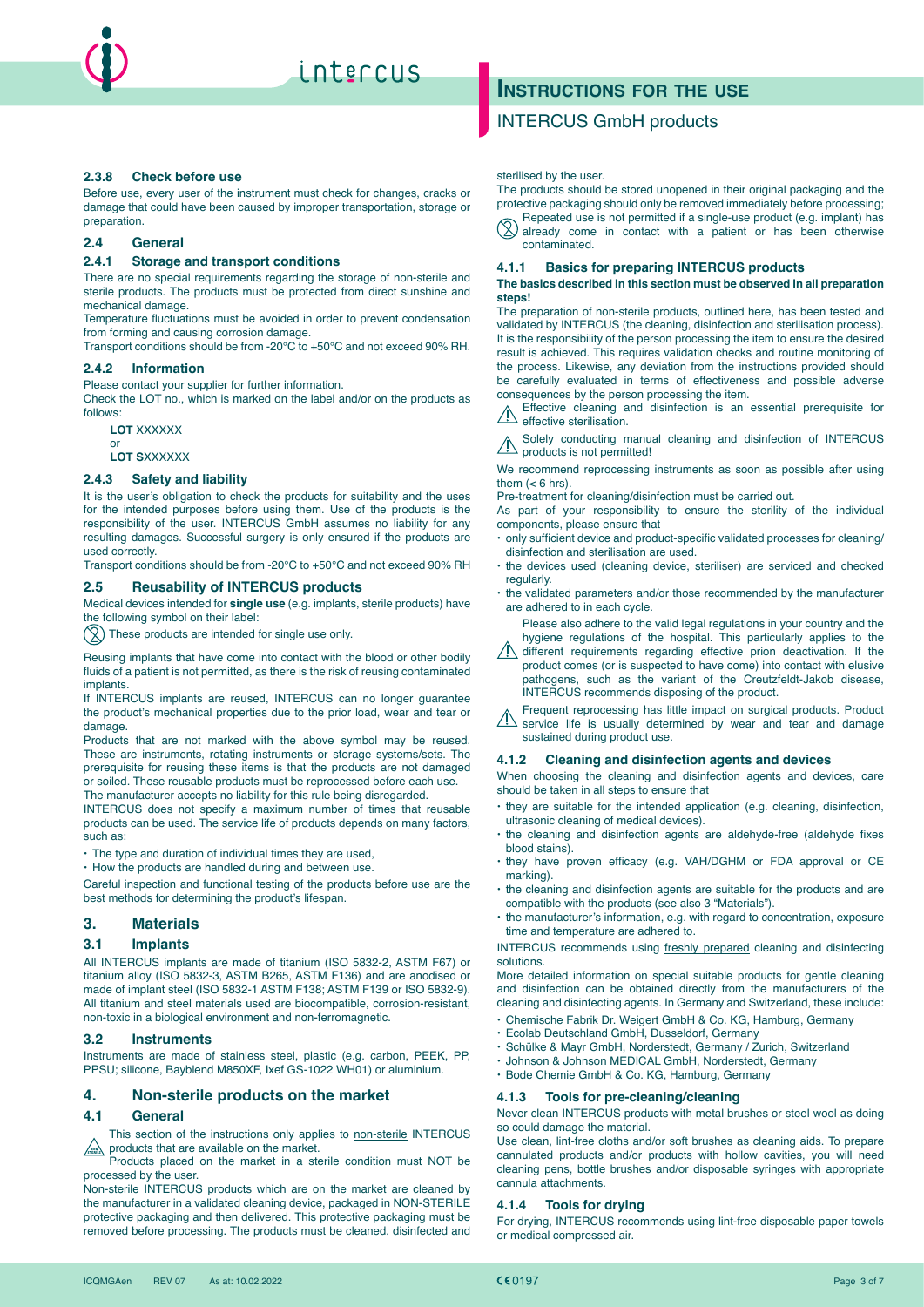

#### **4.1.5 Water quality**

With regard to water quality, INTERCUS recommends using demineralised and purified water (DI water) for the cleaning, disinfecting and rinsing steps. If necessary, INTERCUS recommends testing the endotoxin content in the final rinse water (thermal disinfection) to comply with national or international regulations.

High concentrations of minerals and/or contaminations with micro organisms and similar may lead to there being spots on the products or prevent effective cleaning and decontamination.

#### **4.1.6 Material resistance**

All reusable INTERCUS products may be exposed to maximum temperatures of 137 °C (278 °F).

The following warnings must be observed when choosing the cleaning agents and disinfectants:

| <b>Material</b>                    | Not recommended                                                                                                                                                                                  |
|------------------------------------|--------------------------------------------------------------------------------------------------------------------------------------------------------------------------------------------------|
| Aluminium<br>(anodised<br>$etc.$ ) | . iodine or alkaline components or salts of heavy metals<br>$(e.q.$ mercury $)$<br>· poor water quality, alkaline cleaners, acid neutralising<br>agents                                          |
| Colour coding                      | · all oxidising acids (e.g. nitric acid, sulphuric acid,<br>oxalic acid), H <sub>2</sub> O <sub>2</sub> (hydrogen peroxide)<br>• too high concentrations of cleaning agents and<br>disinfectants |
| Stainless steel                    | . high chlorine concentrations<br>· oxalic acid<br>$\cdot$ hydrogen peroxide (H <sub>2</sub> O <sub>2</sub> )                                                                                    |
| Titanium /<br>titanium alloys      | · all oxidising acids (e.g. nitric acid, sulphuric acid,<br>oxalic acid), H <sub>2</sub> O <sub>2</sub> (hydrogen peroxide)                                                                      |

#### **4.1.7 Assembly/disassembly**

Disassembly of instruments is not required or possible if they are made of just one piece. Multi-piece instruments must be disassembled into their individual parts before cleaning.

#### **4.1.8 Additional notes**

The laser marking of products can partially or completely fade when treated with basic cleaners that contain phosphoric acid or hydrofluoric acid, which can in turn result in their functionality being impaired. In this case, the product in question is worn and must be scrapped.

#### **4.2 Preparation for cleaning, disinfection and sterilisation**

#### **4.2.1 Gathering and preparing instruments after surgery**

The first step of correct processing begins before the product even leaves the operating theatre.

Heavy soiling, residues left by haemostatic agents, skin disinfectants and lubricants, as well as corrosive pharmaceuticals should, if possible, be removed before the instrument is set aside. Please note the following when putting down the instruments: "dropping" the instruments down can damage them (e.g. by deforming or damaging the instrument, especially the tips). It is therefore important to ensure that the instruments are stored correctly and that the instrument trays are not overfilled.

Dry removal for transport to the cleaning/sterilisation department is preferable wherever possible. If using wet removal, the instruments should be placed into the appropriate cleaning solution immediately after the operation. It is important to ensure that

- $\cdot$  multi-piece instruments (e.g. depth gauges, removable handles, screwdriver sleeves etc.) are disassembled before pre-treatment,
- joint instruments (e.g. clamps, pliers etc.) are opened as far as possible,
- $\cdot$  in the case of wet removal, that all surfaces (grooves, holes, lumens etc.) are sufficiently covered with solution.

The products should be processed as quickly as possible  $(< 6$  hours) to prevent blood residues or similar from drying out and so as not to exceed the soaking time for wet removal (as this risks damaging the material).

#### **4.3 Cleaning and disinfection**

INTERCUS recommends that, if they are or could be contaminated, all instruments undergo manual pre-cleaning before machine cleaning and disinfection.

Solely conducting manual cleaning and disinfection of INTERCUS products is not permitted!

Disassembled instruments and storage systems remain in a disassembled

# **Instructions for the use**

## INTERCUS GmbH products

state for the following cleaning and disinfection process.

#### **4.3.1 Manual pre-cleaning**

During manual pre-cleaning, pay particular attention to the holes, lumens, grooves and articular surfaces!

#### **4.3.1.1 Preparation:**

#### *4.3.1.1.1Instruments*

Clean the disassembled and opened instruments under running water. While doing so, note the following:

 $\cdot$  Remove visible contaminants with a soft plastic brush suitable for the size of the product (e.g. those made by INTERLOCK Medizintechnik GmbH www.interlockmed.com, products for the central supply of sterile goods).

#### *4.3.1.1.2 Storage systems for implants and/or instruments*

- Clean the storage systems for instruments under running water as follows:
- $\cdot$  remove any instruments that have been inserted into the storage system; the sieves must be empty
- $\cdot$  if possible, remove the storage system lid
- $\cdot$  clean the individual parts thoroughly under running water
- Clean the storage systems under running water as follows:
- $\cdot$  first, thoroughly rinse them while they are closed
- $\cdot$  remove the products from the storage systems
- $\cdot$  if possible, remove the lid of the implant storage system or, if necessary,
- rinse the joints; handles must not be removed
- x clean the individual parts thoroughly under running water

#### **4.3.1.2 The manual pre-cleaning process**

Instruments and storage systems must be opened or disassembled for Cleaning if possible!

• Place the products in an ultrasonic bath with cleaning agent (e.g. Neodisher septo Pre Clean; 2%, Dr. Weigert; pH value max. 11) for 15 minutes.

- $\cdot$  It is important to ensure that:
- only fresh solutions are used,
- a suitable cleaning or combined disinfectant and cleaning agent is used,
- the ultrasonic bath is prepared in accordance with the manufacturer's instructions regarding temperature, concentration etc.
- the ultrasonic treatment is carried out according to the manufacturer's recommendations,
- all components are sufficiently covered (including grooves, holes, lumens etc.),
- the individual components do not damage each other.
- Clean the products with a soft plastic brush.
- · When cleaning, move the parts backwards and forwards ten times to ensure all areas are cleaned.
- Push a round plastic brush through large lumens ten times to ensure they are clean. Make sure the plastic brush reaches the full length of the lumen.
- x Rinse the products with water for at least 1 minute until all residues are removed. Note that:
- cannulated products (e.g. cannulated drills) can also be rinsed internally using syringes and appropriate cannulas.
- x Cannulated products (products with hollow cavities with a diameter of less than or equal to 1/6th the length of the product), e.g. cannulated drills, must be processed as follows:
- If necessary, insert the appropriate cleaning brushes or wires into cannulated products to remove blockages and ensure flow. Make sure the cleaning brushes or wires reach the full length of the cannulated product.
- Rinse the cannulated product with a suitable cannula and disposable syringe (rinse volume of at least 30 ml).
- A water pistol can be used as an additional tool for rinsing.
- · After rinsing, all products must be visually inspected; if necessary, the cleaning process outlined above must be repeated until there is no visual contamination remaining.Leave the products to dry on an absorbent, clean and lint-free surface (e.g. on a lint-free disposable paper towel).

#### *4.3.1.2.1 Warnings*

Special care is required when cleaning the blades of rotating instruments (risk of injury!). Damaged and blunt instruments must not be cleaned or reused. This prevents excessive heat development in the tissue and lowers the risks for users, patients and third parties.

INTERCUS recommends using bone drills a maximum of ten times.

#### **4.3.2 Machine cleaning and disinfection**

Machine cleaning and disinfection takes place after any manual pre-cleaning. The instructions in chapters 4.1.1 and 4.1.6 must be observed when choosing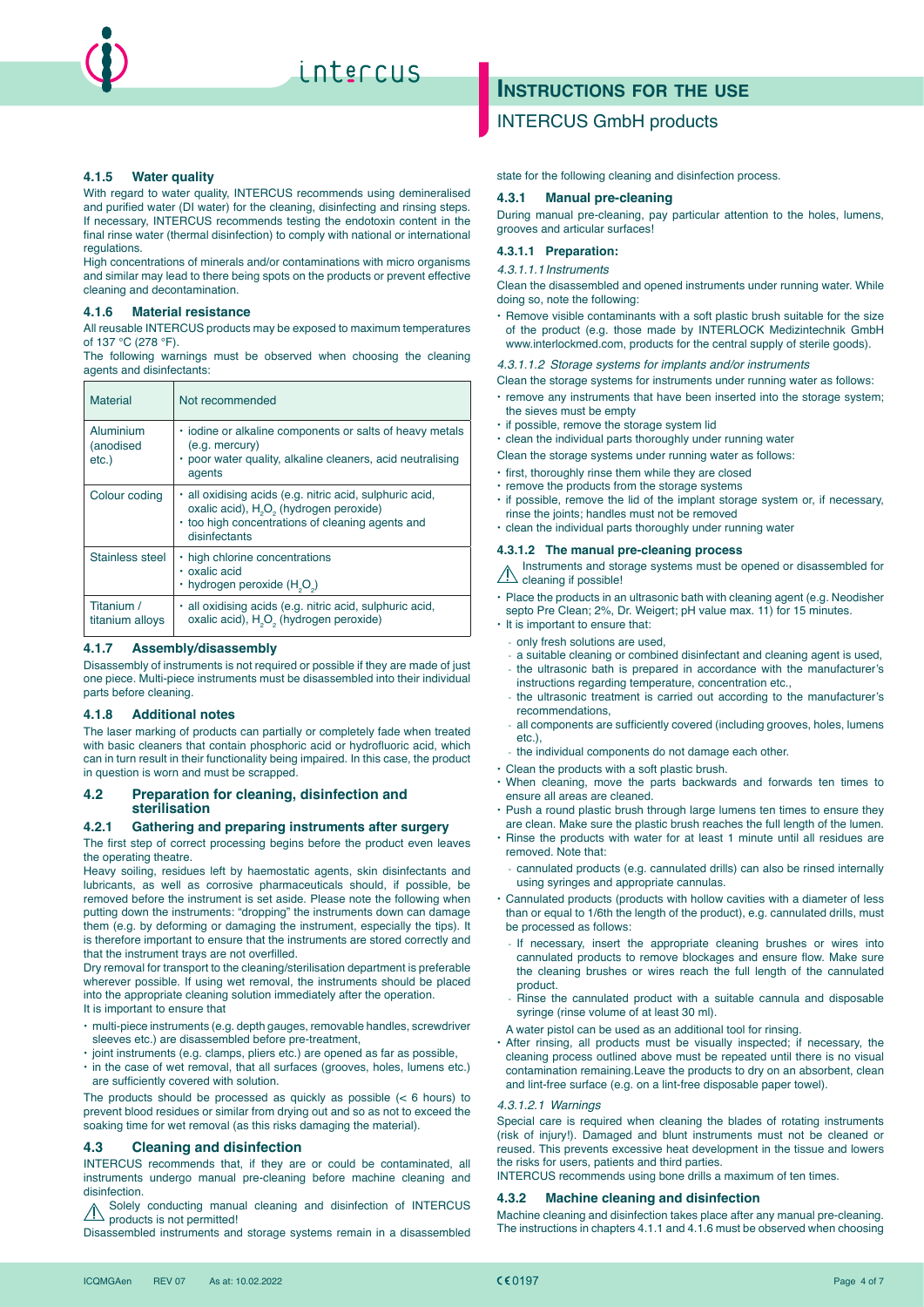

To validate the machine cleaning and disinfection process, INTERCUS used a cleaning and disinfection device (RDG) of type HO2 (Netsch-Belimed). The cleaning agent used was "Neodisher MediClean forte" in 0.8% concentration and the neutralising agent was "Neodisher MediKlar" in 0.3% – 0.1% concentration in line with the manufacturer's instructions (Dr. Weigert instructions). Validation was carried out with the information contained in the following table.

When selecting a cleaning and disinfection device, make sure that the device meets the limits of EN ISO 15883 and that the following process steps are part of a cleaning process:

| Phase                                                                       | Temperature*                                               | Duration*                                     | Comment                                                                                                      |
|-----------------------------------------------------------------------------|------------------------------------------------------------|-----------------------------------------------|--------------------------------------------------------------------------------------------------------------|
| Cleaning -<br>pre-rinse                                                     | Cold                                                       | 5 mins                                        |                                                                                                              |
| Cleaning -<br>main rinse                                                    | 55 °C<br>(131 °F)                                          | $10 \text{ mins}$                             | Addition of<br>the cleaning<br>agent*; pH<br>value max. 11                                                   |
| <b>Neutralisation</b><br>- rinse                                            | 53 °C<br>(127.4 °F)                                        | 5 mins                                        | neutralise with<br>demineralised<br>water (DI<br>water), adding<br>a neutralising<br>agent if<br>necessary * |
| Intermediate<br>rinse                                                       |                                                            | $1$ min                                       | with cold DI<br>water                                                                                        |
| <b>Final rinse</b><br>- thermal<br>disinfection<br>(A0 value $\ge$<br>3000) | 93 °C (199.4 °F)                                           | 5 mins                                        | with DI water;<br>do not add<br>additional<br>cleaning agent                                                 |
| <b>Drying</b>                                                               | device-specific<br>recommendation:<br>90 to max.<br>110 °C | device-specific<br>recommendation:<br>15 mins |                                                                                                              |

\* the information provided refers to the use of "Neodisher MediClean forte" (0.8%) made by Dr. Weigert as the cleaning agent, "Neodisher MediKlar" (0.3% - 0.1%) as a neutralising agent and the above-mentioned cleaning and disinfection device. The times and temperatures may vary when using other process chemicals or another type of cleaning device.

#### **4.3.2.1 The machine cleaning and disinfection process**

Instruments must be opened or disassembled as described in chapter  $A$  4.3.1.2!

• Place the products into the cleaning device.

- It is important to ensure that
- the loading of storage systems, inserts, holders etc. is suitable for rinsing,
- instruments are disassembled and those with joints/hinges are opened out,
- storage systems are not overloaded (to ensure good rinsing of the instruments, implants and storage systems),
- the loading patterns defined during validation are always observed,
- large products are placed on the sieve trays in such a way that they do not obstruct the cleaning of other products,
- products with hollow cavities (lumens, cannulations) can be fully rinsed out inside too. These products require suitable inserts with flushing devices,
- the machine is loaded in such a way that products with lumens and cannulated products do not lie horizontally and that hidden cavities point downwards to aid the rinsing process,
- the products are placed in a way that suits their level of sensitivity so as to avoid damage.
- $\cdot$  Start the programme
- $\cdot$  Remove the products from the device at the end of the programme
- Then inspect the products (see chapter 4.4.1 "Inspection")
- x Maintain the products (see chapter 4.4.2 "Maintenance and care")
- x Pack up the products as quickly as possible (see chapter 4.5 "Packaging") in
- a clean place and after additional drying if this has been deemed necessary

# **Instructions for the use**

## INTERCUS GmbH products

#### **4.4 Inspection and maintenance**

#### **4.4.1 Inspection**

Adequate cleanliness is the basic prerequisite for successful sterilisation. Before products can be packed away for sterilisation, they must be inspected. This inspection is done visually (recommendation: use work lights with magnifying lenses).

#### **4.4.1.1 Instrument inspection**

After cleaning and disinfection, check all of the instruments for damage and functionality. Multi-piece instruments must be reassembled to check their functionality.

Check the instruments for damage, such as:

- $\cdot$  Corrosion
- x Damaged surfaces
- · Hairline cracks
- $\cdot$  Chipping
- $\cdot$  Other wear and tear
- $\cdot$  Contamination
- Functionality

If contaminants are still present, the instrument must go through the entire cleaning and disinfection process again.

If damaged, the instrument must be replaced!

- During inspection, special attention must be paid to the following:
- · Critical areas such as handle structures, joints/hinges, hollow cavities, cannulations etc. must be checked particularly carefully.
- x Instruments with lumens and cannulated products (e.g. cannulated drills) must have clear passage. Products that do not have clear passage through them or that are damaged must be reprocessed or replaced if necessary!
- x Cutting instruments (e.g. drills) must be checked for sharpness and damage.
- x Worn or damaged instruments must be replaced!
- x Rotating instruments (e.g. drills) must also be checked for deformation. This is easy to check by simply rolling the rotating instrument on a flat surface.
- **Bent rotating instruments must be replaced!**

#### **4.4.1.2 Implant inspection**

After cleaning and disinfection, check all implants for damage and soiling. If contaminants are still present, the implant must go through the entire cleaning and disinfection process again.

If damaged, the implant must be replaced (please note the instructions on reusability, see chapter 2.5).

#### **4.4.1.3 Storage system inspection**

After cleaning and disinfection, check all storage systems for damage and functionality. Multi-piece storage systems must be reassembled to check their functionality.

Check the storage systems for:

- **· Corrosion**
- x Damaged surfaces
- x Damaged product mounts
- Hairline cracks
- $\cdot$  Chipping
- $\cdot$  Other wear and tear
- $\cdot$  Contamination
- x Functionality (e.g. closures/seals)
- x Completeness

If contaminants are still present, the products must go through the entire cleaning and disinfection process again.

If damaged, the products must be replaced!

- During inspection, special attention must be paid to the following:
- · critical areas such as handle structures, joints and hinges, cavities etc. must be checked particularly carefully,
- $\cdot$  the correct fit and secure hold of the lid on the tray must be checked.

#### **4.4.2 Maintenance and care**

Maintenance measures are generally carried out before the functional checks.

Reassemble the disassembled instruments and storage systems. It is essential that products are assembled correctly in order to prevent damage and/or functional limitations.

Care means the targeted application of care products to joints, threads and sliding surfaces, e.g. on screw gauges, forceps etc. This is a preventive measure against fretting corrosion.

The following should be noted when dealing with care products (e.g. AESCULAP STERILIT I):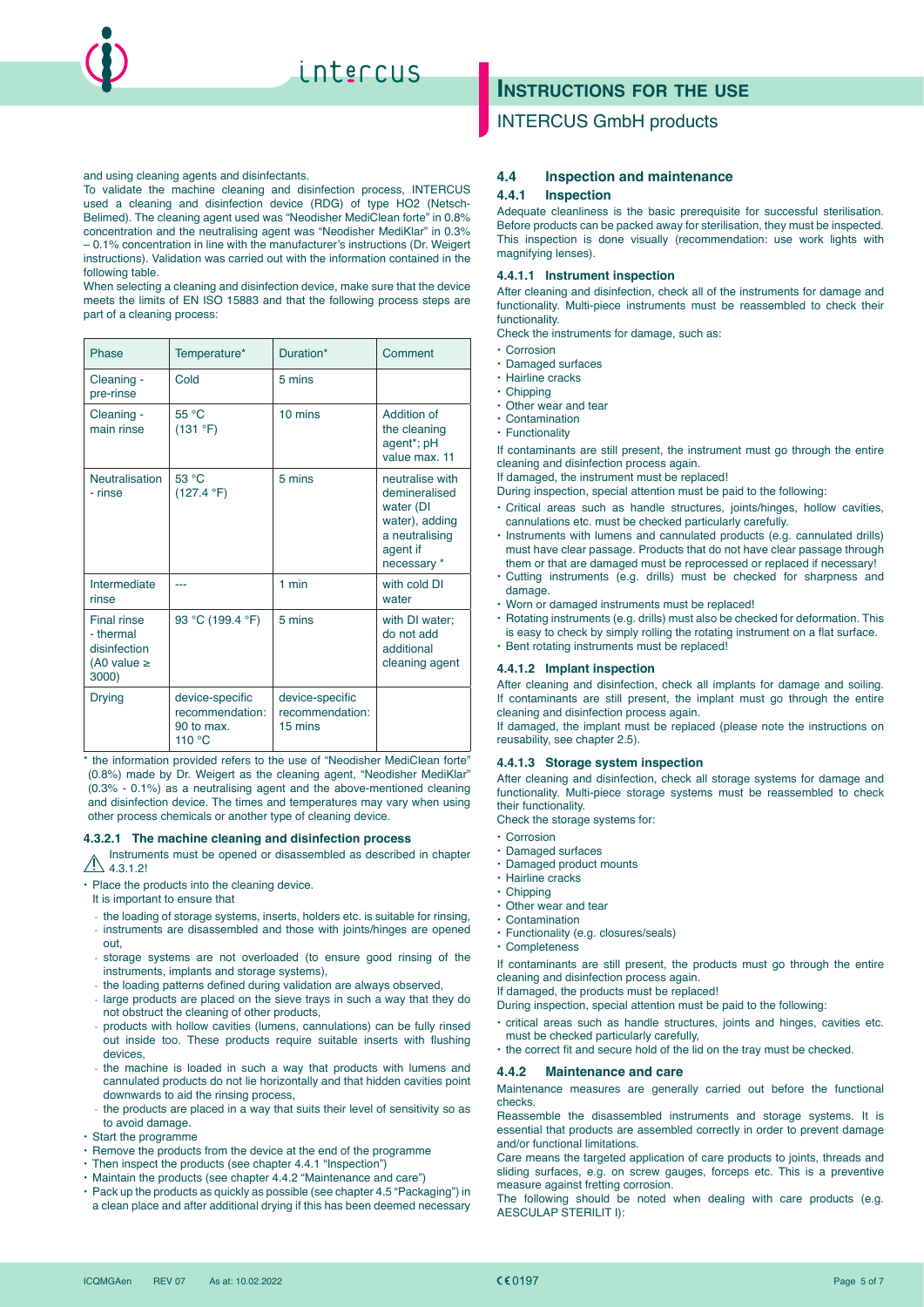

# intercus

- $\cdot$  Use paraffin/white oil-based products
- x Biocompatibility
- $\cdot$  They must be suitable for steam sterilisation and vapour-permeable
- · No care products containing silicone may be used (these can lead to stiffness)

#### **Process:**

 $\cdot$  apply the care product to the joints, threads and sliding surfaces

- $\cdot$  distribute the care product evenly by moving the joint/sliding surface
- remove excess care product residue using a lint-free cloth

If instruments and/or storage systems show signs of damage or functional limitation, they must be replaced (see also chapter 4.4.1"Inspection").

## **4.5 Packaging**

INTERCUS recommends sterilising in the sterilisation containers, implant containers, implant or instrument trays provided for this purpose.

However, disposable sterilisation packaging (single or double packaging) and/or other sterilisation containers can also be used.

A loaded module weighing a total of over 10 kg must not be sterilised in a sterilisation container. This must be wrapped in sterilisation paper in line with the latest technology and sterilised using an approved method.

The following requirements must be met:

- x Compliance with EN ISO 11607/EN 868-3 to -10 (formerly EN 868)
- x Suitability for steam sterilisation
- · Sufficient protection for the implants and instruments or sterilisation packaging to prevent mechanical damage
- x Regular maintenance of the sterilisation containers in line with the manufacturer's specifications

#### **4.6 Sterilisation**

The disassembled products must be reassembled and fitted for the **following sterilisation process.** 

During sterilisation, the instructions of the corresponding steriliser must be followed.

Do not use hot air sterilisation, any formaldehyde or ethylene oxide sterilisation and do not use substitute procedures for the sterilisation of thermolabile goods such as plasma or peroxide sterilisation for your INTERCUS products.

#### **4.6.1 Steam sterilisation**

All NON-STERILE products can be sterilised with steam in an autoclave. Autoclaves must comply with EN285 and EN13060 with regard to their validation, maintenance and control.

For the first and follow-up sterilisation, the below parameters were validated by INTERCUS in line with the requirements of the sterilisation standards of EN ISO 17665.

| <b>Process</b> | Fractional or dynamic<br>pre-vacuum procedure | Flow, gravitation process               |
|----------------|-----------------------------------------------|-----------------------------------------|
| Exposure time  | $\geq$ 3 mins<br>recommendation: 5 mins       | $\geq$ 3 mins<br>recommendation: 5 mins |
| Temperature    | 134 °C<br>(273 °F)                            | 134 °C<br>(273 °F)                      |
| Drying time    | $>$ 20 $-35$ mins                             | $>$ 20 $-35$ mins                       |

INTERCUS recommends sterilisation in line with the abovementioned process. If the user chooses to use other methods, these must be validated by the user in accordance with EN ISO 17665-1.

It is ultimately the user's responsibility to ensure validation of sterilisation techniques and equipment.

#### **4.7 Storage of sterilised products**

After sterilisation, the sterile goods must be stored in a dry and dust-free environment in a bacteria-proof sterile goods bag. Temperature fluctuations must be avoided in order to prevent condensation from forming and causing corrosion damage.

Maximum storage time depends on various factors such as packaging, storage methods, environmental conditions and handling. The user must set a maximum storage time until use for sterile goods. The products must be used or, if necessary, reprocessed (sterilised) within this time period.

#### **5. Sterile products on the market**

#### **5.1 General**

 $INTERCUS$  products marked with  $STERILE/R$  have been sterilised STERILE R in a validated process using gamma radiation. The red dot on the undamaged packaging serves as an indicator for the sterile product.

# **INSTRUCTIONS FOR THE USE**

## INTERCUS GmbH products

Products are packed in a **double** sterile barrier with protective packaging (cardboard box) and must be stored this way. If necessary, the products are also protected with protective caps within the sterile barrier. The protective packaging (cardboard box) is not part of the sterile barrier. When using sterile packaged products, care must be taken to ensure the sterility of the product right up until the point at which it is used.

The user is **not permitted** to prepare and sterilise INTERCUS products that have been marketed in a sterile condition again.

#### **5.2 Checking the packaging**

The packaging must be checked for possible damage before the product is stored and used. If the packaging is damaged, the sterility of the product cannot be guaranteed as the sterile barrier may have been damaged. INTERCUS does not guarantee the sterility of products that come out of damaged or improperly opened packaging and assumes no liability in these cases.

#### **5.3 Handling**

The protective or sterile packaging must only be removed immediately before the product is used. Any protective caps must be removed before

 $\langle \textrm{!} \rangle$  use. Asepsis requirements must be observed when removing the product from its sterile packaging. Products that have been removed from their sterile packaging and not used may not be re-sterilised and must be disposed of.

Products marketed as sterile should be used in order of their expiry date. Check the expiry date before opening the packaging. Products

that have passed their expiry date must not be used and should be disposed of.

## **6. Disposal**

There are no special or unusual hazards linked to the disposal of INTERCUS implants and instruments. From the perspective of preventing infection, they can be disposed of as normal, contaminated surgical waste.

If not disposed of as contaminated surgical waste by an appropriate waste disposal company, INTERCUS products must be prepared separately (not together with other medical products) before other disposal (e.g. handing over explanted implants to patients)! Reusing explanted implants is not permitted!

#### **7. Labelling (symbols used)**

In preparation for or during the introduction of Regulation (EU) 2017/745 (MDR), INTERCUS product labels will be adapted. During the transition period, the symbols marked in the following overview will be added step by step

| Symbol used                  | Meaning                                                                                                                      |
|------------------------------|------------------------------------------------------------------------------------------------------------------------------|
| YYYY-MM                      | (Manufacturer incl. date of manufacture)<br><b>INTERCUS GmbH</b><br>Zu den Pfarreichen 5<br>07422 Bad Blankenburg<br>Germany |
| *1)                          | (Country of manufacture)<br>Germany                                                                                          |
| <b>LOT</b>                   | Manufacturer's batch number                                                                                                  |
| <b>REF</b>                   | (Item number / Catalogue number)                                                                                             |
| <b>NON</b><br><b>STERILE</b> | Non-sterile                                                                                                                  |
| STERILE R                    | <b>Radiation sterilised</b>                                                                                                  |
|                              | Double sterile barrier                                                                                                       |